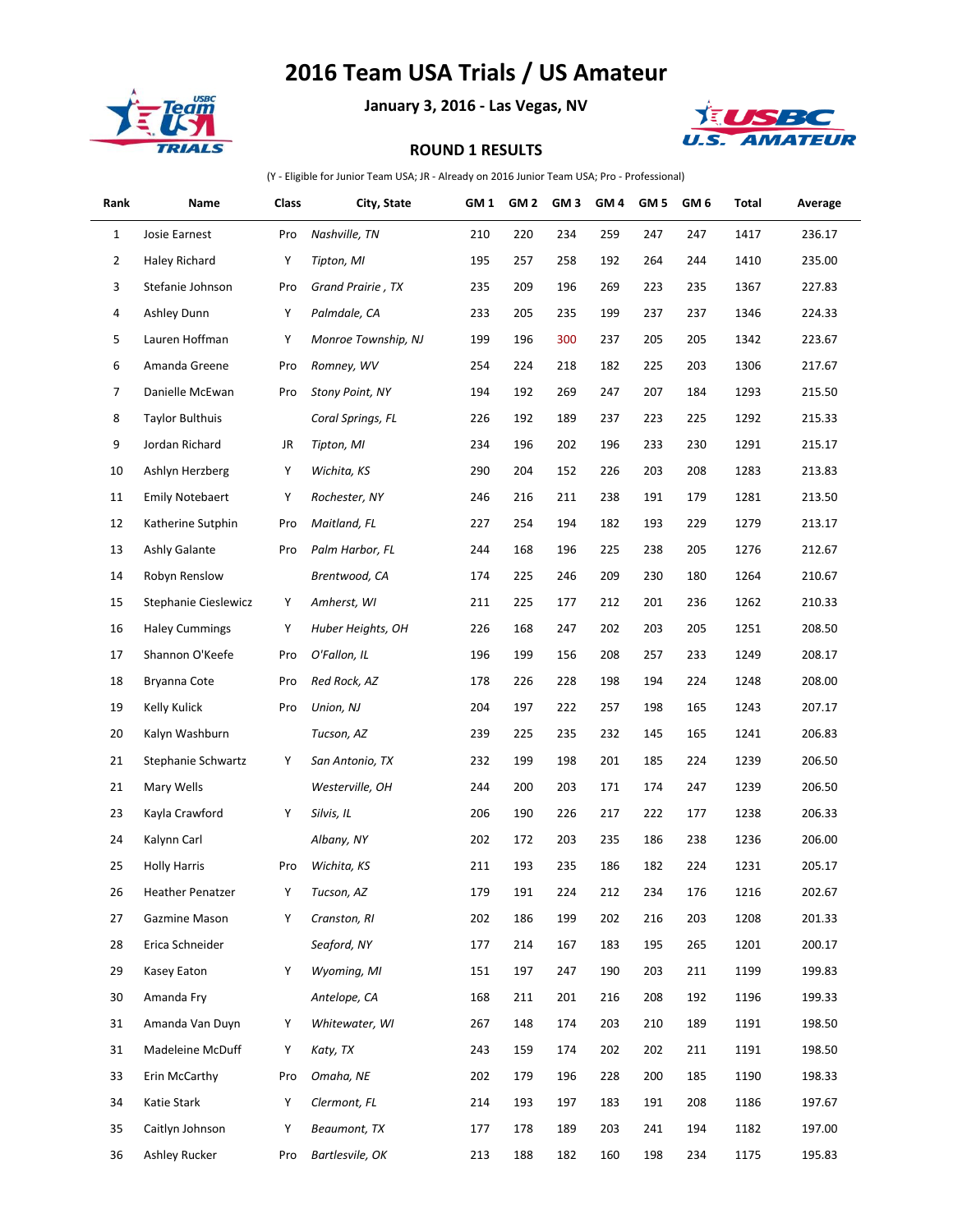| 37 | <b>Taryn Gray</b>      | Υ   | Greenville, TX          | 215 | 195 | 193 | 195 | 205 | 168 | 1171 | 195.17 |
|----|------------------------|-----|-------------------------|-----|-----|-----|-----|-----|-----|------|--------|
| 37 | Lauren Pate            | Υ   | Inver Grove Heights, MN | 226 | 161 | 201 | 187 | 204 | 192 | 1171 | 195.17 |
| 37 | Debbie Ayers           | Pro | La Mesa, CA             | 223 | 199 | 153 | 235 | 146 | 215 | 1171 | 195.17 |
| 37 | Brooke Wood            | Υ   | Flint, MI               | 204 | 198 | 165 | 181 | 207 | 216 | 1171 | 195.17 |
| 41 | Nicole Mikaelian       | Υ   | Macomb, MI              | 156 | 191 | 231 | 160 | 201 | 231 | 1170 | 195.00 |
| 42 | <b>Crystal Elliott</b> | Υ   | Melbourne, FL           | 173 | 159 | 166 | 234 | 213 | 219 | 1164 | 194.00 |
| 43 | Nicole Powell          |     | Orland Park, IL         | 180 | 190 | 212 | 169 | 188 | 224 | 1163 | 193.83 |
| 44 | Megan Kelly            | Pro | Dayton, OH              | 165 | 174 | 241 | 214 | 163 | 201 | 1158 | 193.00 |
| 45 | <b>Trista Flowers</b>  |     | Rosemont, IL            | 246 | 187 | 191 | 129 | 222 | 182 | 1157 | 192.83 |
| 45 | Casey Goettel          |     | Saint Charles, MO       | 176 | 192 | 197 | 181 | 194 | 217 | 1157 | 192.83 |
| 47 | Katelyn Simpson        | Υ   | Emmett, ID              | 174 | 185 | 203 | 192 | 230 | 169 | 1153 | 192.17 |
| 48 | Marina Stever          | Υ   | Mesa, AZ                | 230 | 209 | 190 | 166 | 186 | 166 | 1147 | 191.17 |
| 48 | Shannon Pluhowsky      | Pro | Dayton, OH              | 211 | 190 | 174 | 212 | 187 | 173 | 1147 | 191.17 |
| 50 | Jennifer Dovers        |     | Sierra Vista, AZ        | 200 | 167 | 226 | 205 | 162 | 186 | 1146 | 191.00 |
| 50 | Leela Yahya            |     | Wichita, KS             | 232 | 194 | 165 | 178 | 161 | 216 | 1146 | 191.00 |
| 52 | Randi Speiler          |     | Bodfish, CA             | 210 | 197 | 209 | 178 | 172 | 178 | 1144 | 190.67 |
| 52 | Jadee Scott-Jones      | Υ   | East Providence, RI     | 182 | 152 | 168 | 191 | 233 | 218 | 1144 | 190.67 |
| 54 | Danielle August        | Υ   | Mililani, HI            | 190 | 193 | 191 | 154 | 192 | 222 | 1142 | 190.33 |
| 55 | Janine Kuwahara        |     | Huntsville, TX          | 177 | 228 | 222 | 170 | 177 | 165 | 1139 | 189.83 |
| 56 | Julia Bond             | JR  | Aurora, IL              | 186 | 165 | 191 | 193 | 198 | 205 | 1138 | 189.67 |
| 57 | Laura Branch           | Υ   | Victor, NY              | 202 | 188 | 166 | 244 | 142 | 194 | 1136 | 189.33 |
| 58 | Ashley Channell        | Υ   | Morris Chapel, TN       | 180 | 180 | 209 | 189 | 215 | 162 | 1135 | 189.17 |
| 59 | Megan Eaglehouse       | Υ   | Cibolo, TX              | 148 | 181 | 187 | 207 | 175 | 234 | 1132 | 188.67 |
| 60 | Caitlin Cunningham     | Υ   | Honolulu, HI            | 222 | 190 | 209 | 173 | 156 | 179 | 1129 | 188.17 |
| 61 | Angelica Anthony       | Υ   | Converse, TX            | 150 | 218 | 213 | 134 | 200 | 213 | 1128 | 188.00 |
| 62 | Kelly Belzeski         | Υ   | Schererville, IN        | 200 | 190 | 213 | 197 | 178 | 149 | 1127 | 187.83 |
| 62 | Kaitlyn Eder           | Υ   | Lithia, FL              | 208 | 200 | 159 | 159 | 200 | 201 | 1127 | 187.83 |
| 64 | Ellen Moller           |     | Rock Island, IL         | 181 | 153 | 163 | 245 | 194 | 189 | 1125 | 187.50 |
| 65 | Cayla Hicks            | Υ   | Salem, VA               | 196 | 167 | 188 | 194 | 179 | 198 | 1122 | 187.00 |
| 66 | Justyne Falbo          | Υ   | Greensburg, PA          | 193 | 190 | 163 | 188 | 182 | 203 | 1119 | 186.50 |
| 67 | Sierra Kanemoto        | JR  | Dayton, OH              | 191 | 215 | 204 | 194 | 126 | 183 | 1113 | 185.50 |
| 68 | Paige Kraushaar        | Υ   | San Antonio, TX         | 203 | 197 | 176 | 188 | 135 | 208 | 1107 | 184.50 |
| 69 | Shawna Strause         |     | Tucson, AZ              | 215 | 135 | 175 | 243 | 168 | 170 | 1106 | 184.33 |
| 70 | Kelsi Anderson         | Y   | San Antonio, TX         | 211 | 197 | 157 | 157 | 190 | 192 | 1104 | 184.00 |
| 71 | Elysia Current         | Pro | Ephrata, PA             | 216 | 147 | 189 | 164 | 181 | 206 | 1103 | 183.83 |
| 72 | Jordan Newham          | Υ   | Aurora, IL              | 178 | 149 | 182 | 183 | 222 | 188 | 1102 | 183.67 |
| 73 | Emma Elfrink           | Υ   | Palm Harbor, FL         | 181 | 176 | 183 | 174 | 163 | 213 | 1090 | 181.67 |
| 74 | Justice Davis          | Υ   | Bowie, MD               | 226 | 152 | 178 | 207 | 167 | 158 | 1088 | 181.33 |
| 75 | Sarah Lokker           | Pro | New Baltimore, MI       | 133 | 202 | 213 | 182 | 174 | 180 | 1084 | 180.67 |
| 75 | Wendy Shelton          |     | Albuquerque, NM         | 161 | 162 | 224 | 177 | 180 | 180 | 1084 | 180.67 |
|    |                        |     |                         |     |     |     |     |     |     |      |        |